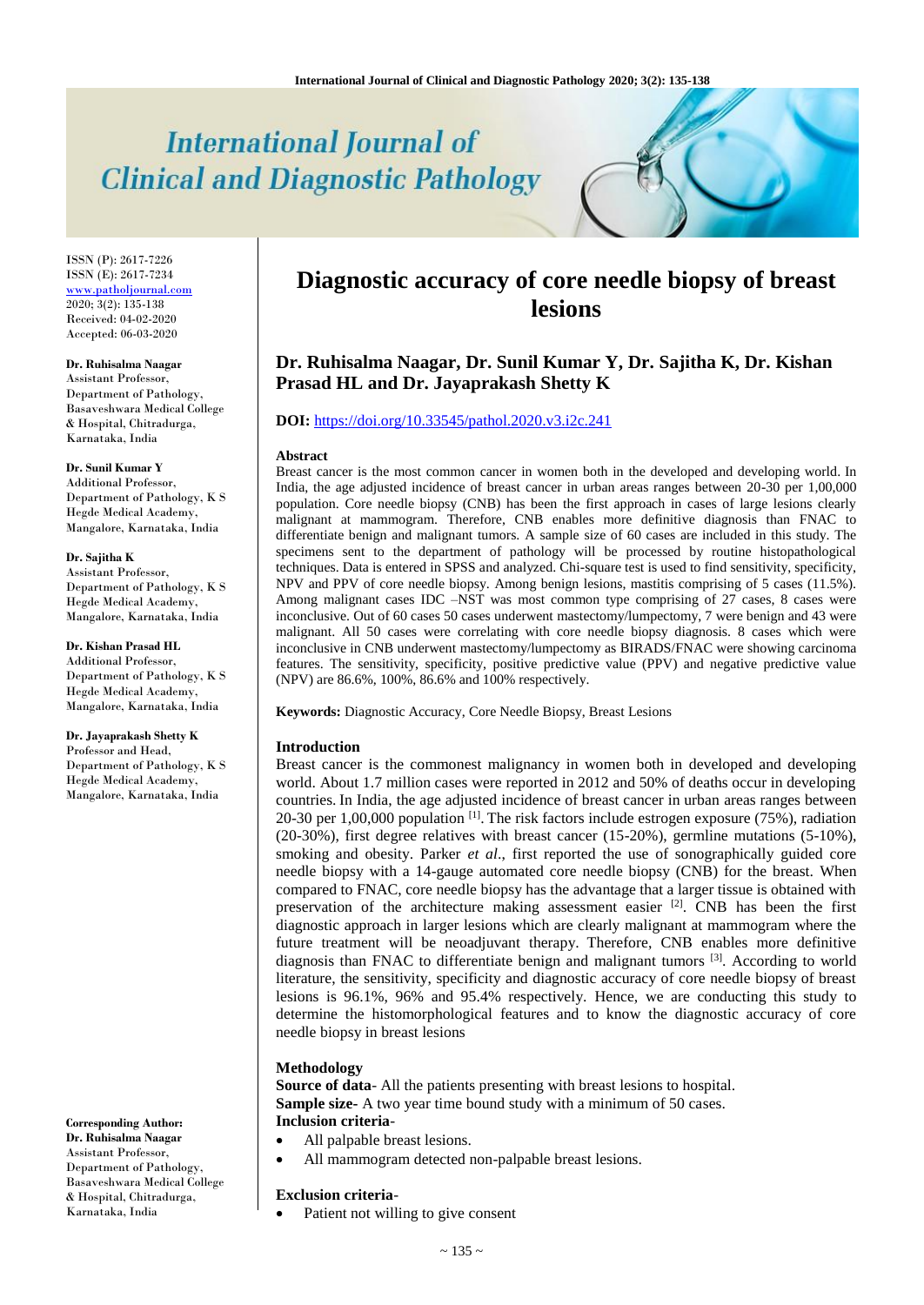- Palpable breast masses in males.
- All trucut biopsy cases in which excision/lumpectomy/mastectomy is not done.

**Method of collection of data**: All patients undergoing core needle biopsy of breast were selected for the study. An informed consent will be taken for the procedure. Under local anesthesia using 14 G needle, ultrasound guided core needle biopsy will be performed by radiologist. The biopsy specimen will be sent to histopathology department in 10% formalin. The tissue will be processed, stained with haematoxylin and eosin and examined microscopically. Special stains will be done whenever required. Microscopic diagnosis in the core biopsy will be correlated with the diagnosis offered in excision/lumpectomy/mastectomy. IHC (ER, PR and HER2-NEU) will be done whenever required. Sensitivity, specificity and diagnostic accuracy will be calculated.

#### **Results**

**Table 1:** Distribution of all lesions on CNB

| <b>CNB DX</b> | <b>Frequency</b> | <b>Distribution</b> |
|---------------|------------------|---------------------|
| MALIGNANT     | 36               | 69%                 |
| <b>BENIGN</b> | 16               | 31%                 |
| TOTAL         |                  | 100%                |

**Table 2:** Distribution of benign lesions on CNB

| <b>Benign Lesions</b>          | <b>Frequency</b>              | <b>Distribution</b> |
|--------------------------------|-------------------------------|---------------------|
| <b>Acute Mastitis With Udh</b> |                               | 6.25                |
| Borderline Phyllodes Tumor     |                               | 6.25                |
| Complex Sclerosing Lesion      |                               | 6.25                |
| Ductal Papilloma               | 2                             | 12.5                |
| Fibrocystic Disease            |                               | 25                  |
| <b>Mastitis</b>                | $\mathfrak{D}_{\mathfrak{p}}$ | 12.5                |
| <b>Sclerosing Adenosis</b>     | 2                             | 12.5                |
| <b>Granulomtous Mastitis</b>   | $\mathcal{D}_{\mathcal{L}}$   | 12.5                |
| Fibroadenomatoid Hyperplasia   |                               | 6.25                |
| Total                          | 16                            | 100                 |

In the present study most common benign lesion observed was mastitis comprising of 5 (30.7%) cases followed by 4 cases of fibrocystic disease, 2 cases of ductal papilloma,1 case of complex sclerosing adenosis, 1 case of borderline phyllodes tumor and 1 case fibroadenomatoid hyperplasia

**Table 3:** Distribution of malignant lesions on CNB

| <b>Malignant Lesions</b>        | <b>Frequency</b> | <b>Distribution</b> |
|---------------------------------|------------------|---------------------|
| <b>IDC-NST</b>                  | 23               | 63.88               |
| HС                              |                  | 22.22               |
| CA With Medullary Carcinoma     |                  | 5.56                |
| Mucinous Carcinoma              |                  | 2.78                |
| <b>ILC-Pleomorphic Variant</b>  |                  | 2.78                |
| <b>Invasive Carcinoma (NOS)</b> |                  | 2.78                |
| Total                           | 36               |                     |

In the present study most common malignant lesion diagnosed was IDC-NST comprising 23 cases (63.88%) followed by ILC comprising 8 cases (22.22%), 1 case of mucinous carcinoma (2.78%), 1 case of ILC-Pleomorphic variant (2.78%), 2 of carcinoma with medullary carcinoma (5.56 %) and 1 case of invasive carcinoma – NOS type

(2.78%) were detected on CNB.

**Table 4:** Distribution of all lesions on mastectomy/lumpectomy

| <b>Mastectomy/Lumpectomy</b> | <b>Frequency</b> | <b>Distribution</b> |
|------------------------------|------------------|---------------------|
| Benign                       | 97               | 14%                 |
| Malignant                    | 43               | 86%                 |
| Total                        | 50               | 100%                |

In the present study total 50 cases underwent surgical excision out of which 43 where malignant and 7 were benign. 8 cases which were inconclusive underwent mastectomy/lumpectomy as mammography and cytological findings were positive for malignancy. All 8 cases showed malignancy on mastectomy/lumpectomy.

**Table 5:** Distribution of benign lesions on mastectomy/lumpectomy

| <b>Benign lesions</b>          | <b>Frequency</b> | <b>Distribution</b> |
|--------------------------------|------------------|---------------------|
| Fibrodenoma                    |                  |                     |
| Borederline phyllodes tumor    |                  |                     |
| Granulomatous mastitis         |                  | 29                  |
| <b>Mastitis</b>                |                  | 14                  |
| Intraductal papilloma with ADH |                  | 29                  |
| Total                          |                  |                     |

In present study common benign lesion diagnosed on mastectomy/lumpectomy was intraductal papilloma and granulomatous mastitis comprising 2 cases each (29%).

1 case of borderline phyllodes tumor (14%), 1 case of mastitis (14%) and 1 case of fibroadenoma (14%) were also diagnosed.

**Table 6:** Distribution of malignant lesions on mastectomy/lumpectomy

| <b>Malignant Lesions</b>           | Frequency | <b>Distribution</b> |
|------------------------------------|-----------|---------------------|
| <b>IDC-NST</b>                     | 27        | 63%                 |
| HС                                 | 11        | 26%                 |
| <b>IDC With Medullary Features</b> | 01        | 3%                  |
| <b>ILC</b> Pleomorphic Variant     | 01        | 2%                  |
| <b>Invasive Carcinoma-NOS</b>      | 01        | 2%                  |
| Atypical Medullary CA              | 01        | 2%                  |
| <b>Invasive Papillary CA</b>       | 01        | 2%                  |
| Total                              | 43        | 100%                |

Out of 50 cases who underwent mastectomy/lumpectomy, 43 cases were malignant common lesion was IDC-NST comprising of 27 cases (63%).

11 cases of ILC were diagnosed (26%), 1 case of ILCpleomorphic variant (3%), 1 (3%) case of IDC with meduallry carcinoma,1(2%) case of invasive carcinoma (NOS), 1(2%) case of atypical medullary carcinoma and 1 case of invasive papillary carcinoma (2%)

In 24 cases axillary L.N status was known,19 out of 24 had lymphnode metastasis and 5 cases were free of tumor mets on mastectomy specimen.

**Table 7:** Distribution of axillary lymphnodes

| <b>Axillary L.N</b> | <b>Frequency</b> | <b>Distribution</b> |
|---------------------|------------------|---------------------|
| Present             |                  | 40%                 |
| Absent              |                  | 60%                 |
| Total               |                  | $00\%$              |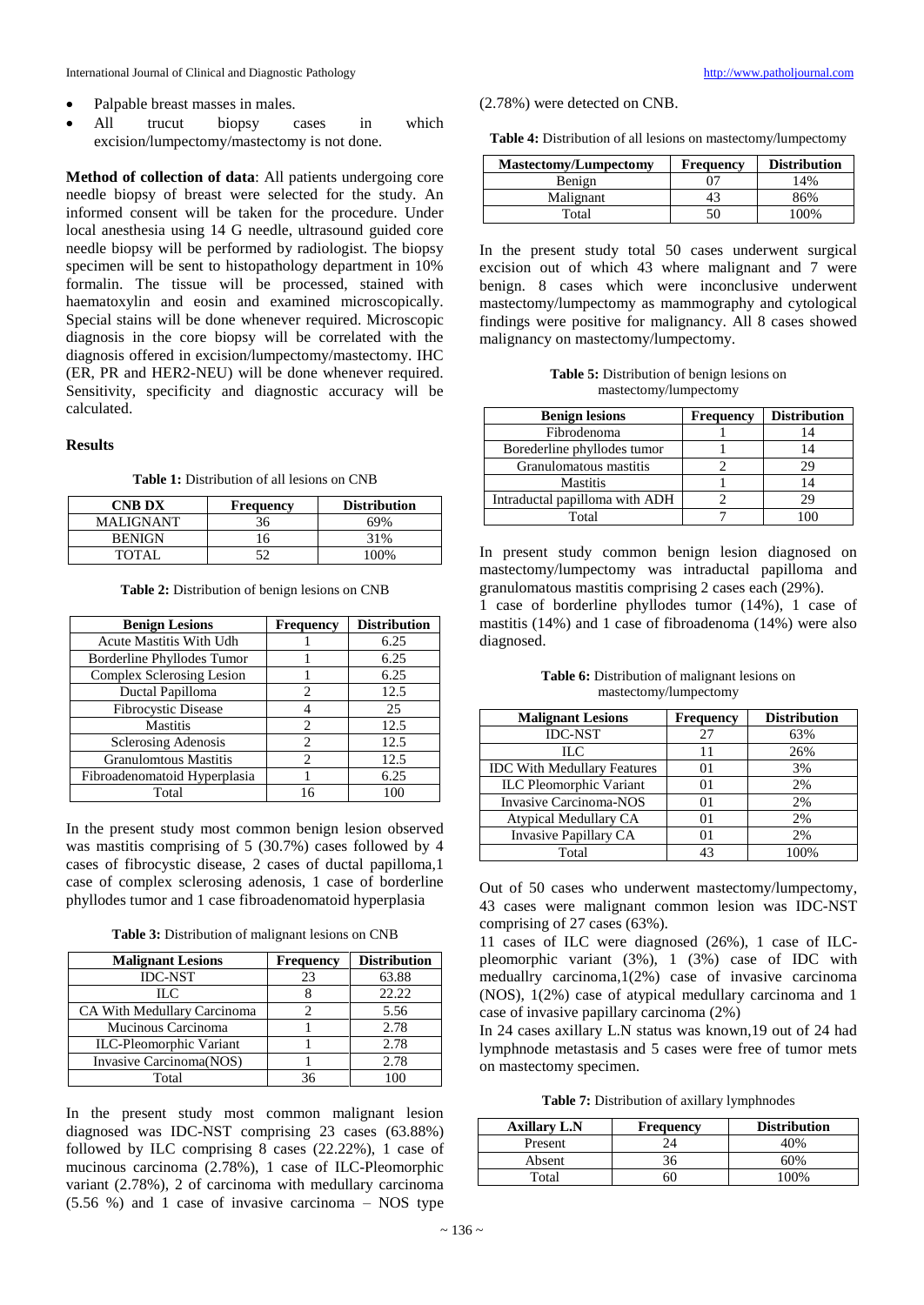#### **Table 8:** Comparison of CNB with mastectomy specimens

| <b>CNB DX</b>               | <b>No. of Cases</b> | <b>Mastectomy/Lumpectomy</b>   | <b>No. of Cases</b> |
|-----------------------------|---------------------|--------------------------------|---------------------|
| Sclerosing adenosis         |                     |                                |                     |
| <b>Mastitis</b>             | 2                   |                                |                     |
| Granulomatous mastitis      | $\mathfrak{D}$      | Granulomatous mastitis         | 2                   |
| Borderline phyllodes tumor  |                     | Borderline phyllodes tumor     |                     |
| Complex sclerosing lesion   |                     | Intraductal papilloma with ADH |                     |
| Ductal papilloma            | ◠                   | Intraductal papilloma with ADH |                     |
| Acute mastitis with UDH     |                     | <b>Mastitis</b>                |                     |
| Fibrocystic disease         |                     |                                |                     |
| Fibrodenomatoid hyperplasia |                     | Fibroadenoma                   |                     |
| <b>IDC-NST</b>              | 23                  | <b>IDC-NST</b>                 | 28                  |
| ILC.                        | 08                  | <b>ILC</b>                     | 08                  |
| CA with medullary features  | 02                  | Atypical medullary ca          | 0 <sub>1</sub>      |
| <b>MUCINOUS CA</b>          | 01                  |                                |                     |
| ILC-pleomorphic variant     | 0 <sub>1</sub>      | ILC-Pleomorphic variant        |                     |
| Invasive ca(NOS)            | 0 <sub>1</sub>      | Invasive ca-NOS                |                     |
| <b>INCONCLUSIVE</b>         | 08                  | 3ILC, 5IDC                     | 3                   |
| <b>TOTAL</b>                | 60                  |                                | 50                  |

In the present study, total 60 biopsy cases were included out of which 16 were benign and 36 were malignant, 8 were inconclusive. Out of 60cases 50 underwent mastectomy/lumpectomy, 7 are benign lesions and 43 are malignant lesions. Out of 8 inconclusive cases all showed malignancy on mastectomy/lumpectomy. No major discrepancies noted on comparison.

Table 9: Overall accuracy of CNB

| Sensitivity | 86.6% |
|-------------|-------|
| Specificity | 100%  |
| <b>PPV</b>  | 86.6% |
| <b>NPV</b>  | 100%  |

Sensitivity, specificity, PPV and NPV was calculated using chi square test and is 86.6%, 100%, 86.6% and 100% respectively.

**Discussion**

|  |  |  |  | <b>Table 10:</b> Comparison of spectrum of benign lesion |
|--|--|--|--|----------------------------------------------------------|
|--|--|--|--|----------------------------------------------------------|

| <b>Benign lesions</b> | R.M. Pijnappel et al.<br>$(1997)^{[5]}$ | Youk et al.<br>$(2008)$ <sup>[6]</sup> | S. Bianchi et al.<br>$(2015)$ <sup>[7]</sup> | Kothari et al.<br>$(2016)$ <sup>[8]</sup> | <b>Present</b><br>study |
|-----------------------|-----------------------------------------|----------------------------------------|----------------------------------------------|-------------------------------------------|-------------------------|
| Fibroadenoma          |                                         | 266                                    | $2(4.6\%)$                                   | $1(2.3\%)$                                |                         |
| <b>Mastitis</b>       |                                         |                                        |                                              | 3(6%)                                     |                         |
| Phyllodes tumor       |                                         | 45                                     |                                              | $2(4.6\%)$                                |                         |
| Sclerosing adenosis   |                                         |                                        |                                              | $- -$                                     |                         |
| <b>FCD</b>            | $3(4.6\%)$                              | 244                                    | 3(6%)                                        |                                           |                         |
| Ductal papilloma      |                                         |                                        |                                              |                                           |                         |

In study conducted by R.M. Pijnappel *et al*. 5 cases were benign out of 5, 2 were fibroadenoma and 3 were diagnosed as fibrocystic disease.

In study conducted by Youk *et al*. most common benign lesion was fibroadenoma followed by fibrocystic disease.

S. Bianchi *et al*. (2015) study showed 2 and 3 cases of fibroadenoma and fibrocystic disease respectively.

Kothari *et al*. (2016) study shows 6 benign cases out of 6, 3 were diagnosed as mastitis, 2 as benign phyllodes tumor and 1 as fibroadenoma.

In present study out of 60 CNB 16 diagnosed as benign with 5 cases diagnosed as mastitis, out of 5 two cases diagnosed as granulomatous mastitis.

8 cases in CNB were inconclusive most probably due to sampling error. Hence, all CNB has to be mammogram guided done by an experienced radiologist to improve the efficacy of diagnosis.

# Table 11: Comparison of spectrum of malignant lesions

| <b>Malignant</b><br><b>Lesions</b> | R.M.<br>Pijnappel<br>et al.<br>$(1997)^{[5]}$ | Youk<br>et al.<br>(2008)<br>[6] | Kothari<br>et al.<br>(2016)<br>[8] | <b>Present</b><br>study     |
|------------------------------------|-----------------------------------------------|---------------------------------|------------------------------------|-----------------------------|
| <b>IDC-NST</b>                     | 24                                            | 1013                            | 27                                 | 20                          |
| HС                                 |                                               | 26                              |                                    | 9                           |
| <b>IDC-With DCIS</b><br>High Grade | 3                                             | 126                             |                                    | 3                           |
| Medullary CA                       |                                               | 5                               |                                    | $\mathcal{D}_{\mathcal{L}}$ |
| Mucinous CA                        |                                               | 33                              |                                    |                             |
| Invasive<br>carcinoma(NOS)         |                                               |                                 |                                    | $_{01}$                     |

In a study conducted by R.M. pijnappel *et al*. Youk *et al*., Zohu *et al*., Alikhassi *et al*. and Kanchan Snehal Kothari *et al*. most common malignant lesion was IDC- NST which is correlating with the present study.